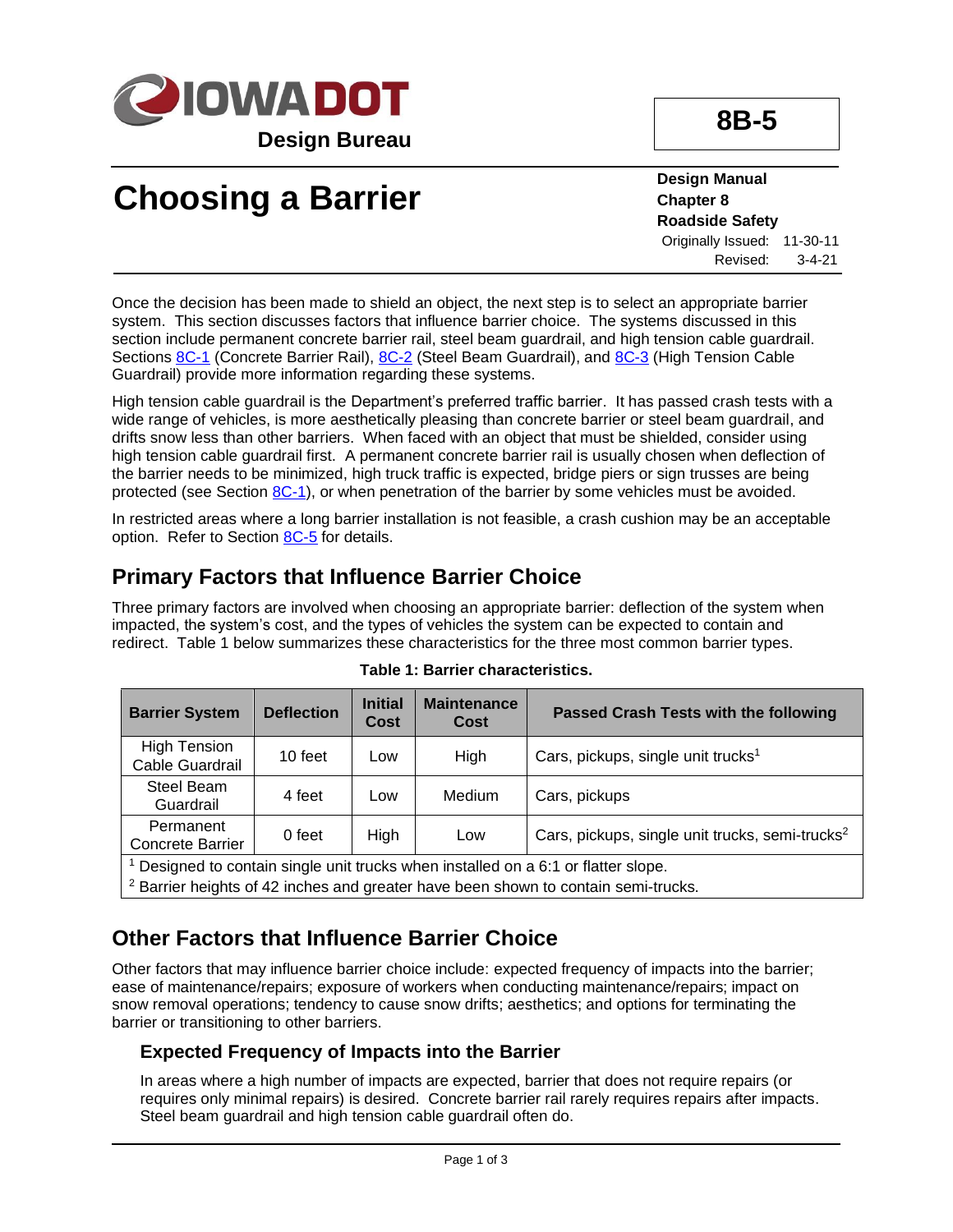### **Ease of Maintenance/Repairs**

#### **Concrete Barrier Rail**

Concrete barrier rail rarely requires maintenance or repair. Repair is usually required only after an extreme impact by a heavy vehicle. However, when it does require repair, it is costly and time consuming.

#### **Steel Beam Guardrail**

Maintenance for steel beam guardrail requires the steel beams and posts be inspected for damage, such as tears to the beams or rotted posts. Repairs for steel beam guardrail often involve replacing posts and steel beam, which can be time consuming. Minor impacts may not require repairs.

#### **High Tension Cable Guardrail**

Maintenance for high tension cable guardrail requires the posts be inspected for damage and tension in the cables be checked. Repairs for high tension cable guardrail normally involve only replacing posts and checking cable tension. Since the posts are placed in sockets rather than being driven into the ground, post replacement typically takes little time to do.

#### **Exposure of Workers when Conducting Maintenance/Repairs**

Anytime workers are exposed to traffic, their safety is at risk. The higher the traffic volumes, the higher the safety risk for the workers. Systems that involve quick repairs and/or maintenance reduce exposure time to traffic for workers, which increases safety – especially in high traffic areas.

#### **Impact on Snow Removal Operations**

Storing snow next to concrete barrier rail should be avoided due to the potential to launch a vehicle either on top of or over the barrier. This can result in the need to haul snow away. The more open design of steel beam guardrail and high tension cable guardrail is easier to push snow through. This reduces the need to haul snow away, which reduces the time and inconvenience of snow operations on traffic.

### **Tendency to Cause Snow Drifts**

The solid design of concrete barrier rail can cause drifts to develop on both sides of the barrier. The more open design of steel beam guardrail and high tension cable guardrail allows snow to pass through, so they are less likely to cause drifting. High tension cable guardrail uses cables and thin posts, which allows snow to pass through easily making it the least likely to cause drifting.

#### **Aesthetics**

The cable and posts used in high tension cable guardrail are thin, so they are less of an obstruction to views than concrete barrier rail and steel beam guardrail. Aesthetic concrete barrier rail and steel beam guardrail are available, but at a high cost.

#### **Terminating the Barrier**

Concrete barrier rail requires some kind of crash cushion (most of which are expensive and require a concrete pad) or a transition to steel beam guardrail. Steel beam guardrail requires an end treatment. These are somewhat expensive but are relatively easy to install. High tension cable guardrail systems require end anchors. These involve constructing large concrete blocks underground, which can require several days to construct.

## **Choosing an Appropriate Barrier**

Barrier choice involves balancing the above factors. Allowable defection is typically the governing factor. For example, if a median barrier is needed on a high traffic road with a high volume of trucks and there is no room for deflection of the system, a concrete barrier rail will be required. Conversely, if a median barrier is needed on a divided roadway located in a rural area with a higher allowable deflection, high tension cable guardrail might be the best alternative due to its lower initial cost and quicker repair time. For objects located between 5 and 10 feet from the edge of traveled way, steel beam guardrail is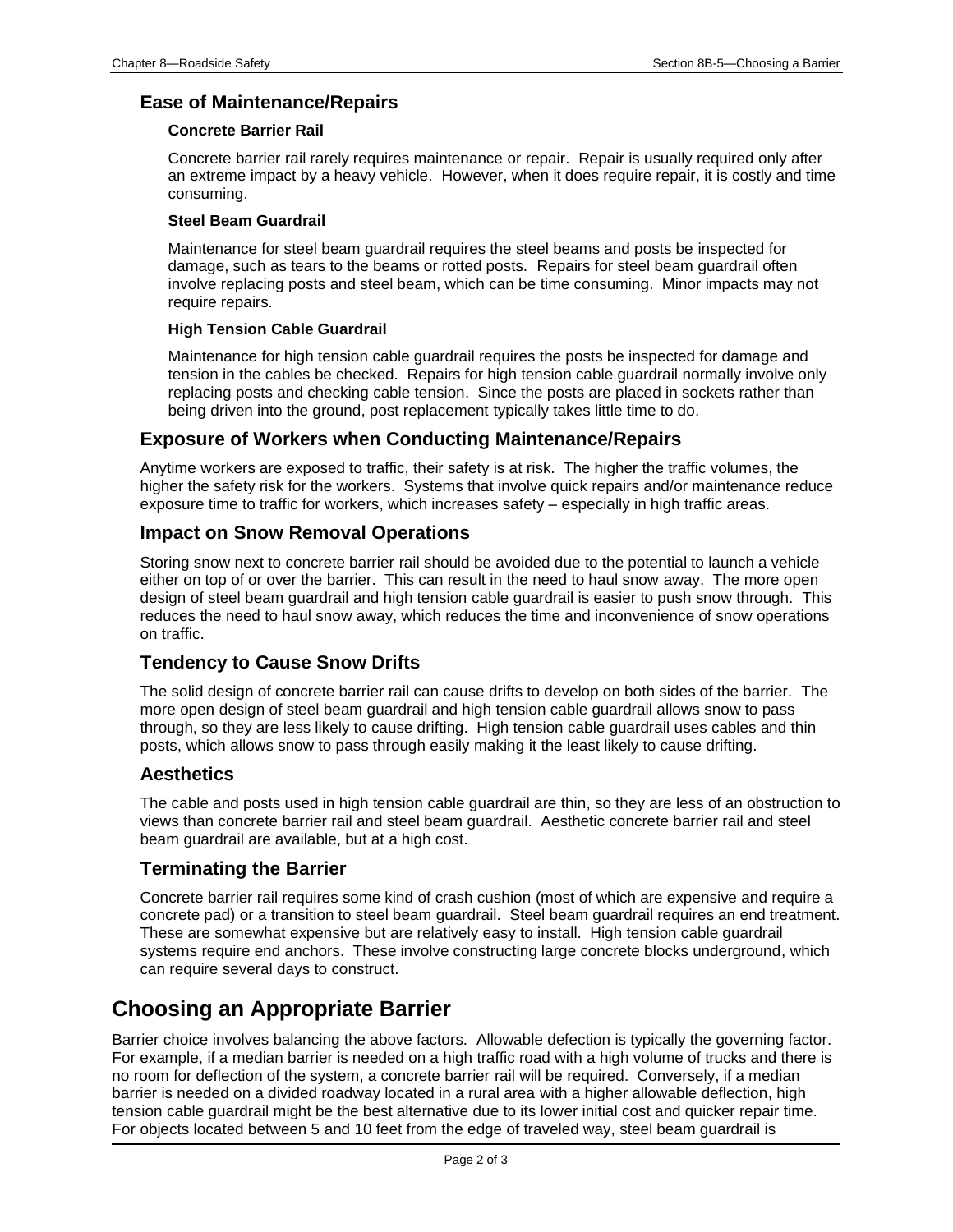commonly used since it has a lower initial cost than concrete barrier rail and less deflection than high tension cable guardrail.

In high traffic areas, ease of maintenance/repairs is a very important factor. As noted, the less time workers are exposed to traffic, the better. This may result in a system that is more expensive to install but easier to maintain (e.g. concrete barrier rail) being chosen over a system which is less costly to install, but would require workers to be exposed to high levels of traffic for an extended period of time when being repaired (e.g. steel beam guardrail).

Occasionally, systems will need to be mixed in order to provide the best protection. For example, an object may need to be shielded with concrete barrier rail (for example **BA-102**) due to limited allowable deflection. Upstream of the object is a high fill area that can be protected with high tension cable guardrail (see **BA-351**). High tension cable guardrail cannot be connected to a rigid barrier, so steel beam guardrail consisting of **[BA-201](../SRP/IndividualStandards/ba201.pdf)** with **BA-206** is used to transition from concrete barrier to high tension cable barrier.